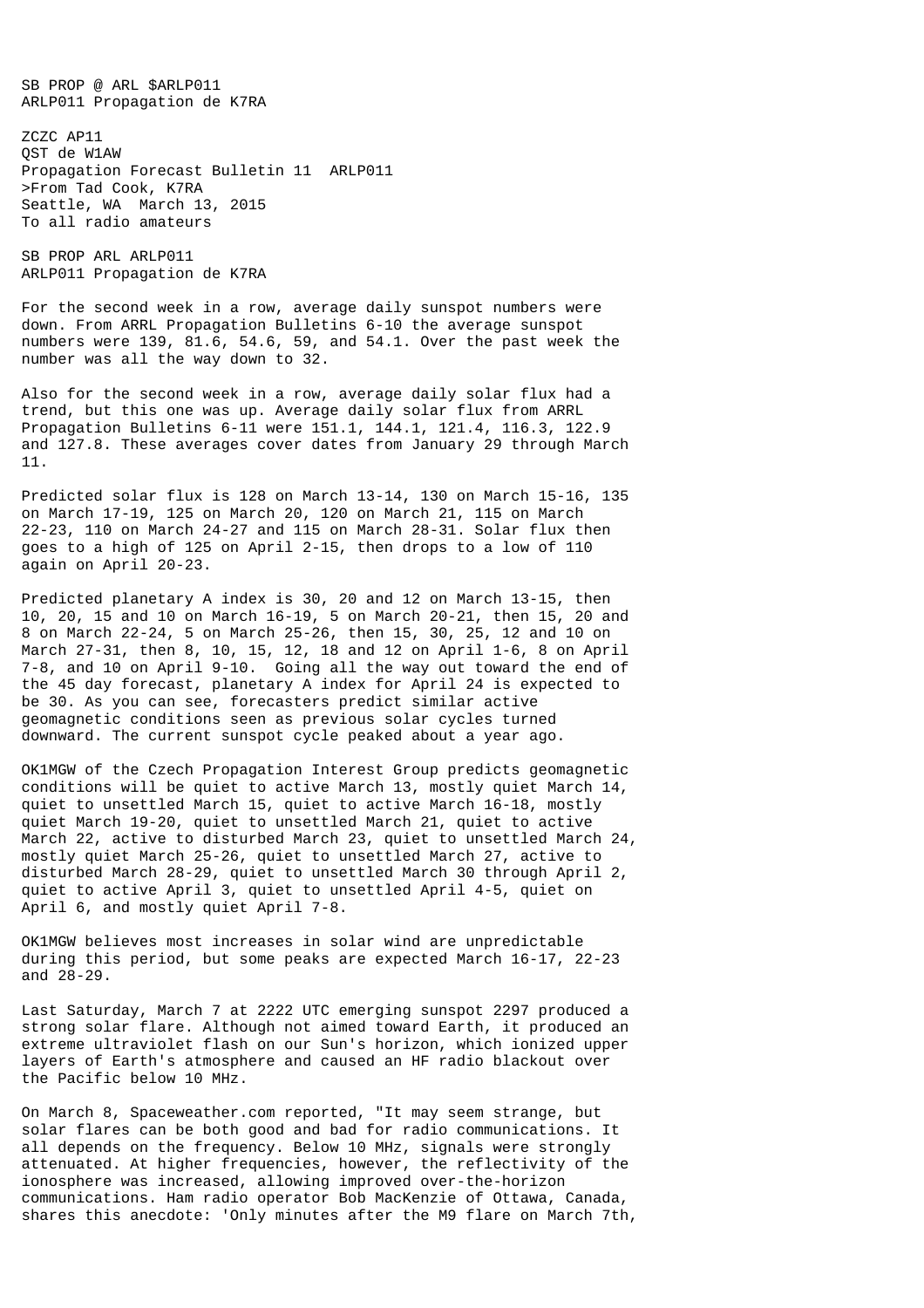I was able to work three amateur stations in Japan using just 5 watts of single-sideband power and a single-element vertical antenna in my backyard. It's a rare event to work Japan so easily with such little power on phone and not Morse code. The annual ARRL International DX Phone contest was on at the time so there were plenty of DX stations on the air, making this observation of unusual propagation possible."'

Unfortunately, the report did not say what frequency this occurred on, or what Bob's callsign was, and searching a perhaps incomplete database of Canadian hams turned up nothing, so I could not contact him for more information.

Spaceweather.com also reported a flare at 2353 UTC on March 9, which produced an HF radio blackout over the South Pacific. They provided this map showing the area of the blackout:

http://spaceweather.com/images2015/09mar15/blackout.jpg?PHPSESSID=alissn9afq2fo83ra83v7hq8o4

They provided another map for a brief March 11 blackout at 1622 UTC:

http://spaceweather.com/images2015/11mar15/blackout.jpg?PHPSESSID=fk3snaqp9j5ruqi488fkmdbik2

Reader David Moore sent this link, referring to the Wednesday, March 11 flare:

http://www.space.com/28797-sun-unleashes-monster-solar-flare-x2.html

The Washington Post reported that high latitude aurora is possible today:

.

http://www.washingtonpost.com/blogs/capital-weather-gang/wp/2015/03/12/active-sunspot-unleashesx-class-solar-flare-high-latitude-aurora-possible-friday/

This month marks a special milestone for your author. It was 50 years ago this month, in March 1965 when the FCC issued callsign WN7CSK to me at age 12. Back then, when I tried to interest some of my fellow students at Kellogg Junior High School (near Seattle) in amateur radio, a common response was, "Why would I want to go to all that effort to talk with a bunch of old men?" Well, now I am one of those old men. But I still have a fascination for wireless communications and HF radio propagation. Even back 50 years ago there was the concern that the ranks of radio amateurs were aging, and it was tough to attract young people.

One of the joys of starting back then was the easy access to old timers who could tell me stories of the spark era. One amazing ham, over 50 years my senior, was Howard S. Pyle, W7OE who lived on Mercer Island. He was a prolific amateur radio author, and encouraged me to write. When cleaning out my mom's house last year I ran across a copy of a letter that W7OE wrote to Jim Fisk, W1DTY, introducing me and encouraging him to publish an article I wrote in 73 Magazine, which Jim edited at the time.

If you would like to make a comment or have a tip for our readers, email the author at, k7ra@arrl.net.

For more information concerning radio propagation, see the ARRL Technical Information Service web page at http://arrl.org/propagation-of-rf-signals. For an explanation of the numbers used in this bulletin, see http://arrl.org/the-sun-the-earth-the-ionosphere. An archive of past propagation bulletins is at http://arrl.org/w1aw-bulletins-archive-propagation. More good information and tutorials on propagation are at http://k9la.us/.